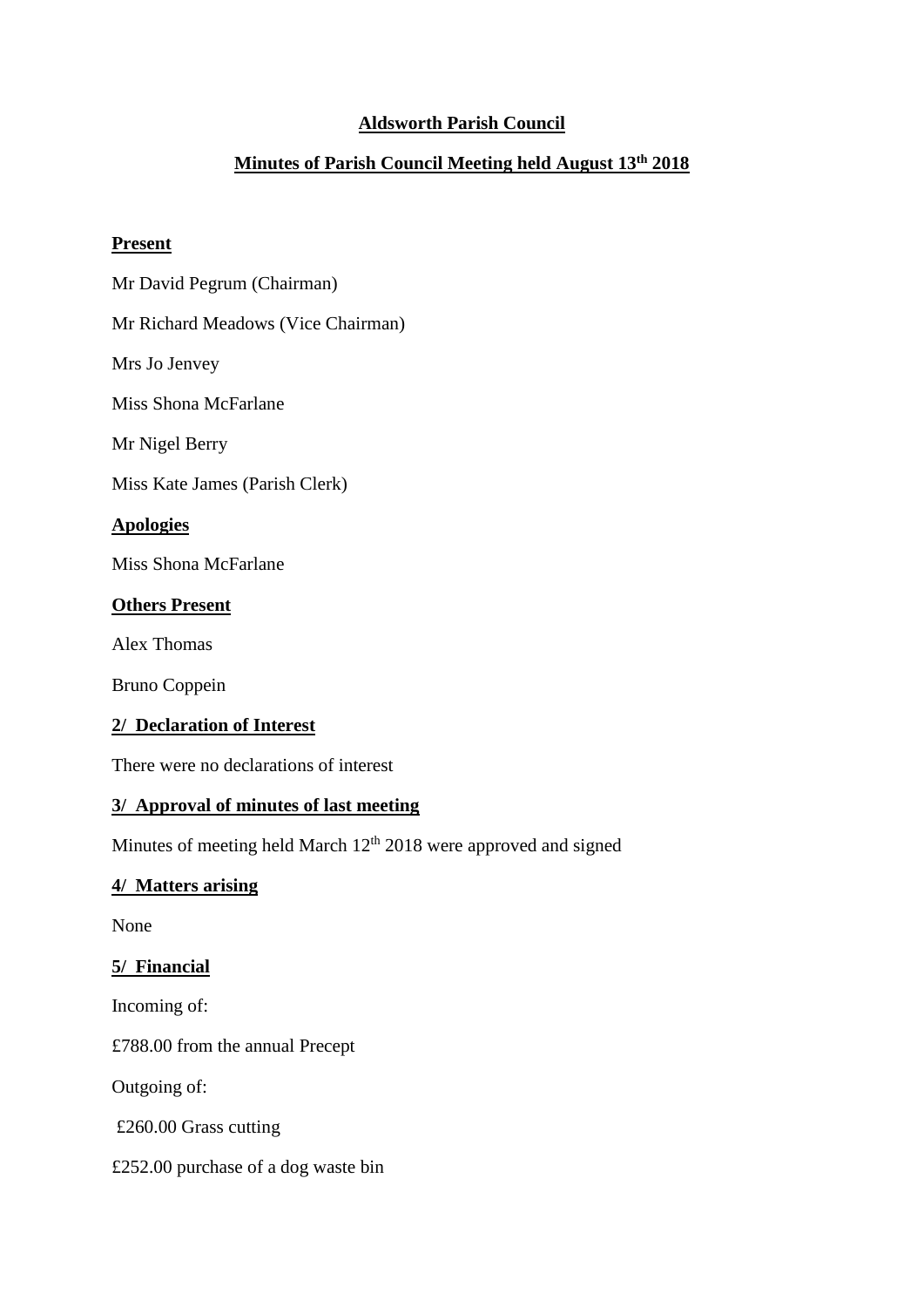## £58.90 GAPTC membership

### **6/ Planning**

18/03112/TCONR: T.1 - [one of a row of eleven Horse Chestnut \(centre trunk has died\)](https://publicaccess.cotswold.gov.uk/online-applications/applicationDetails.do?keyVal=PDHRMGFI03700&activeTab=summary)  remove; T.2 - [Ornamental Cherry -](https://publicaccess.cotswold.gov.uk/online-applications/applicationDetails.do?keyVal=PDHRMGFI03700&activeTab=summary) remove; T.3 - Horse [Chestnut -](https://publicaccess.cotswold.gov.uk/online-applications/applicationDetails.do?keyVal=PDHRMGFI03700&activeTab=summary) remove Aldsworth Manor Aldsworth Cheltenham Gloucestershire GL54 3QZ The Parish council has no objection to this

18/02926/DD: [Sycamore -](https://publicaccess.cotswold.gov.uk/online-applications/applicationDetails.do?keyVal=PCRWIPFI04M00&activeTab=summary) fell Bridge House Aldsworth Cheltenham Gloucestershire GL54 3QZ The Parish council has no objection to this

18/02739/AGFO : [Steel portal frame building for the purposes of agriculural storage](https://publicaccess.cotswold.gov.uk/online-applications/applicationDetails.do?keyVal=PC2I2RFI0LO00&activeTab=summary) Merryfield Farm Aldsworth Cheltenham Gloucestershire GL54 3RE The Parish council has no objection to this

18/01698/FUL : [Single storey extension to rear](https://publicaccess.cotswold.gov.uk/online-applications/applicationDetails.do?keyVal=P8ES2BFIGDY00&activeTab=summary) 28 Chapel Row Aldsworth Cheltenham Gloucestershire GL54 3QZ The Parish council has no objection to this

18/01660/NONMAT: [Minor amendments to the front entrance door-](https://publicaccess.cotswold.gov.uk/online-applications/applicationDetails.do?keyVal=P85R2XFIGAH00&activeTab=summary) aligned to centre with [window and roof above](https://publicaccess.cotswold.gov.uk/online-applications/applicationDetails.do?keyVal=P85R2XFIGAH00&activeTab=summary) Stonebury House Aldsworth Cheltenham Gloucestershire GL54 3QZ

The Parish council has no objection to this

18/01336/LBC: [Internal and external alterations including conversion of integrated garage](https://publicaccess.cotswold.gov.uk/online-applications/applicationDetails.do?keyVal=P74SIFFIFSW00&activeTab=summary) The Lodge Bibury Road Aldsworth Cheltenham Gloucestershire GL54 3RD The Parish council has no objection to this

18/01335/FUL: [External alterations including conversion of integrated garage](https://publicaccess.cotswold.gov.uk/online-applications/applicationDetails.do?keyVal=P74SHIFIFSV00&activeTab=summary) The Lodge Bibury Road Aldsworth Cheltenham Gloucestershire GL54 3RD The Parish council has no objection to this

18/01308/FUL: [Removal of Condition 9 of planning application 14/05264/FUL to allow for](https://publicaccess.cotswold.gov.uk/online-applications/applicationDetails.do?keyVal=P710KUFIFQS00&activeTab=summary)  [the unlimited use of Stone Barn for functions](https://publicaccess.cotswold.gov.uk/online-applications/applicationDetails.do?keyVal=P710KUFIFQS00&activeTab=summary) Stone Barn Aldsworth Gloucestershire The Parish council has no objection to this

18/01292/FUL: [Open porch to the front, roof terrace above new rear extension and new](https://publicaccess.cotswold.gov.uk/online-applications/applicationDetails.do?keyVal=P70E8IFIFPV00&activeTab=summary)  [dormer in roof](https://publicaccess.cotswold.gov.uk/online-applications/applicationDetails.do?keyVal=P70E8IFIFPV00&activeTab=summary) Hitchings Aldsworth Cheltenham Gloucestershire GL54 3QU The Parish council has no objection to this

18/01251/TCONR: T.1 - [Lawsons cypress -](https://publicaccess.cotswold.gov.uk/online-applications/applicationDetails.do?keyVal=P6V2HTFIFMT00&activeTab=summary) fell to ground level Tallet Cottage Aldsworth Cheltenham Gloucestershire GL54 3QZ The Parish council has no objection to this

18/01097/TCONR: T1 - Cherry tree - [remove lower left limb. T2 -](https://publicaccess.cotswold.gov.uk/online-applications/applicationDetails.do?keyVal=P61IM7FIN1700&activeTab=summary) Ash group - 1/3rd height reduction. T3 - Goat Willow - [2m overall crown reduction. T4 -](https://publicaccess.cotswold.gov.uk/online-applications/applicationDetails.do?keyVal=P61IM7FIN1700&activeTab=summary) Ash tree - 3m overall [crown reduction](https://publicaccess.cotswold.gov.uk/online-applications/applicationDetails.do?keyVal=P61IM7FIN1700&activeTab=summary) Hawthorn House Aldsworth Cheltenham Gloucestershire GL54 3QP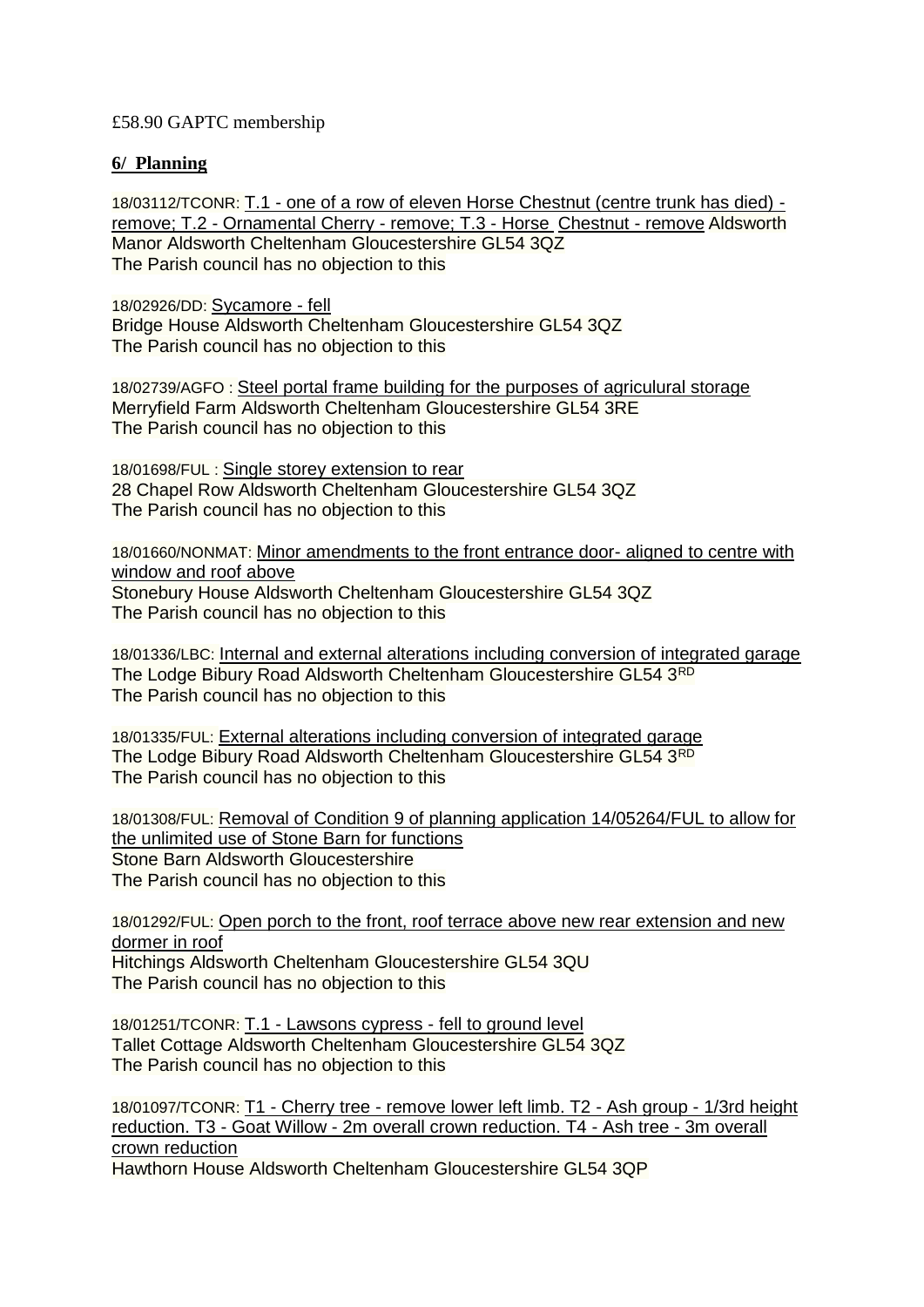The Parish council has no objection to this

## **7/ Any other business**

## **1/ Aldsworth Spring Clean**

The Parish Council would like to thank everyone who attended the spring clean and for those that helped before and after the event. It was a very successful day with over 8 bags of rubbish collected.

## **2/ Signage on the Speed Gates**

Richard Meadows is following up on having the original signage near the gates removed.

## **3/ Drains throughout the village**

The problem with overflowing & blocked drains in the village, especially the one just before the T Junction at the bottom of the village has been reported to Cotswold District Council, they have provided the following reference number CDC\_000000285666 if the problem persists please use this reference number to make any complaints or reports.

## **4/ Right of way signage by the lodge house**

Since the accident which occurred at the Lodge House the right of way signage has not been replaced. This has been reported to Cotswold District Council in order to have it replaced the reference number for this is CDC\_000000285671

#### **8/ Public Participation**

Alex Thomas was invited to speak and she wished to report an incident after a party at the Village Hall, this has raised a number of questions about access, noise and disturbance etc. The chairman asked her to provide a list of specific questions and points so that they can be dealt with and discussed with the Village Hall Committee where required.

#### **8/ Correspondence**

The Parish Council received the following in relation to a news article about defibrillators:

#### **Announcement by BHF 8/8/8 Response by the Community Heartbeat Trust Charity**

You may have heard the announcement by BHF reported in the news yesterday (8/8/18) about BHF developing a new national database of defibrillators. Most media failed to verify the information prior to broadcast, and we hope this will correct these media broadcasts.In the BHF press release and media interviews it was stated by Simon Gillespie, CEO of BHF, stated that (quote) *"It will give ambulance services immediate access to the location of defibrillators in their area so that they can direct bystanders to their nearest life-saving device...".*We would like to point out that this work by BHF, presumably using funds donated for medical research, is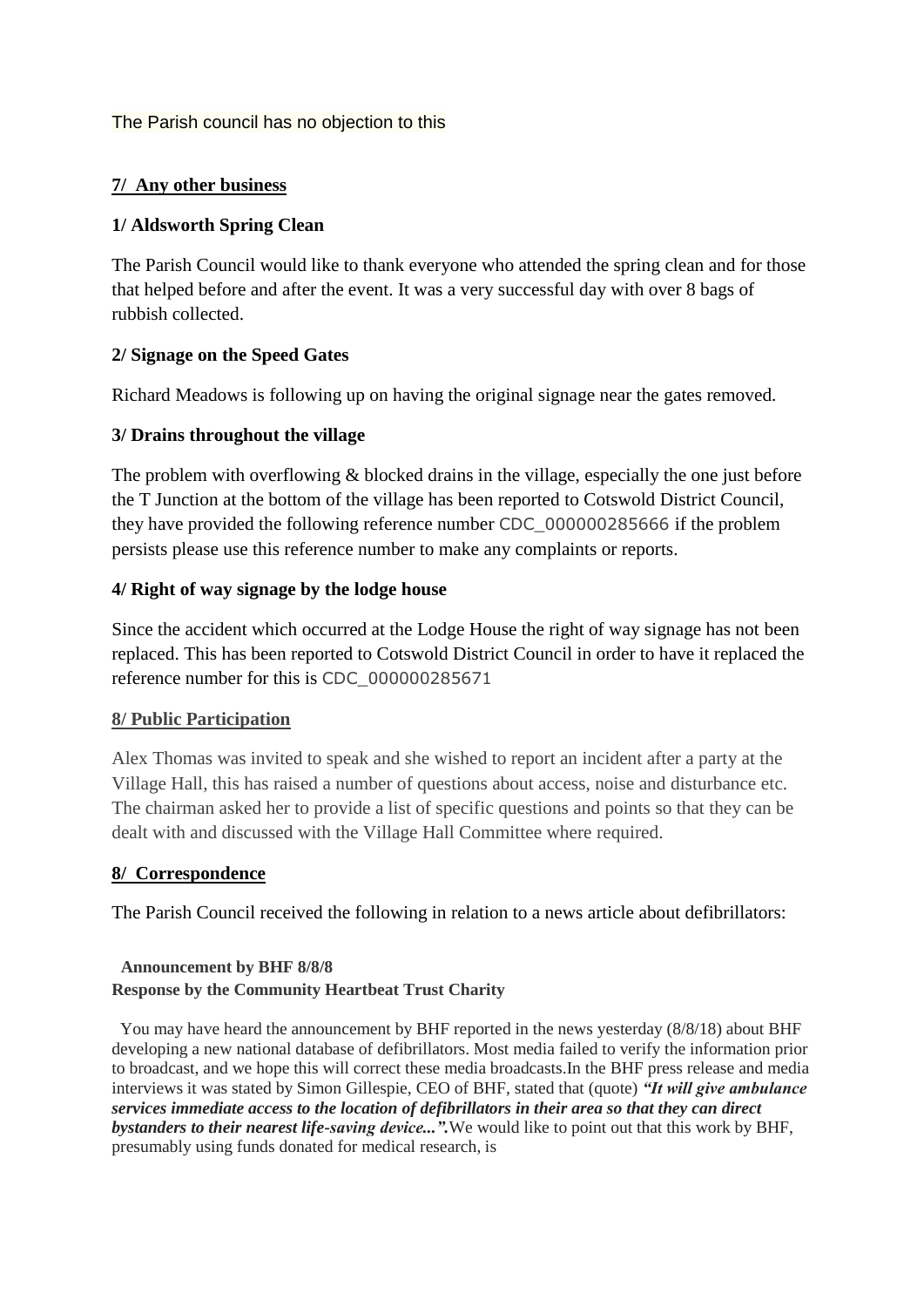- 1. unnecessary;
- 2. a repeat of work already undertaken; and
- 3. is based upon a mistaken premise.

All defibrillators either acquired via CHT, adopted by CHT or registered via CHT (and other charities) including ALL registered through the WebNos Governance system (since 2012), as well as those registered direct with ambulance services, are not only **FULLY** registered already with your local ambulance service, but are also available to the public via the National Defibrillator Database [\(www.nddb.uk](http://www.nddb.uk/) [<https://d38rqs2egh08o4.cloudfront.net/nuoroda/9f637ae6c5aabefc232cbc793bdf3417](https://d38rqs2egh08o4.cloudfront.net/nuoroda/9f637ae6c5aabefc232cbc793bdf3417/430dcaff612f96565ade73acbfd69552) [/430dcaff612f96565ade73acbfd69552>](https://d38rqs2egh08o4.cloudfront.net/nuoroda/9f637ae6c5aabefc232cbc793bdf3417/430dcaff612f96565ade73acbfd69552) ). This announcement by BHF is unfortunately misleading and is causing stress and anxiety with members of the public who are now under the impression their defibrillators are not registered and cannot be used**.** The BHF announcement has caused significant work for other charities to correct and address this anxiety with the public, using time and funds better used for their charitable purposes. CHT has received numerous calls in the past 24 hrs with panicking public.**Ambulance services already inform bystanders of the location of the nearest available defibrillator,** and have done for the last 10 years.There is already a national defibrillator database, and ambulance services also already have a database of defibrillators in their area, which will activate automatically in a rescue. Members of the public can register their defibrillator either directly with their local ambulance service, or preferably via CHT onto the WebNos Governance system, and then automatically onto the National Defibrillator database. Both WebNos and NDDb are available **free** to the public, any defibrillator owner and the NHS, RC(UK), emergency services and government agencies, such as CQC.However, the more important feature is *governance* and *accuracy* of data. It is *not* about a list of defibrillator locations, but whether these locations and defibrillators are accurately represented, are active and usable, and have provenance. The production of an 'App' for members of the public to find a defibrillator is NOT the way to activate a defibrillator in an emergency, as it does not necessarily tell you where

- the defibrillator actually is,
- whether it is available,
- whether it is operational, if it is required, and if in a locked cabinet,
- how to get access.

It also causes delays in a time dependent situation, as well as being questionable if the 4G signal required is actually available. To date, no mapping 'App' has offered any solution to the activation of defibrillators for the public.This move by BHF offers nothing to the public or survival from Cardiac Arrest, and at this stage is only an idea being worked on with selected ambulance organisations in both England and Scotland over the next 12 months plus. There is *no guarantee* that anything will result, or will be usable at the end of this period, but in the past 24 hours it can be seen that the public are deciding to delay notification of their defibrillators to *'wait for the BHF database'*, the result of which is *less* use of defibrillators. Other databases are already available and have the right features that allow the use of a defibrillator in a rescue.BHF have not consulted with significant stakeholders, such as CHT and others, before making this unilateral announcement, nor have they checked or consulted on work that has been ongoing for the past 10 years in this area. CHT expresses a concern over the public funds being used for this project which is repeating work already undertaken, and thus is re-inventing the wheel. We hope in the future BHF will be more consultative with other organisations involved in this area, and direct their efforts to areas that will enhance survival of patients suffering Cardiac Arrest.Always dial **999** in an emergency. Your ambulance service will tell